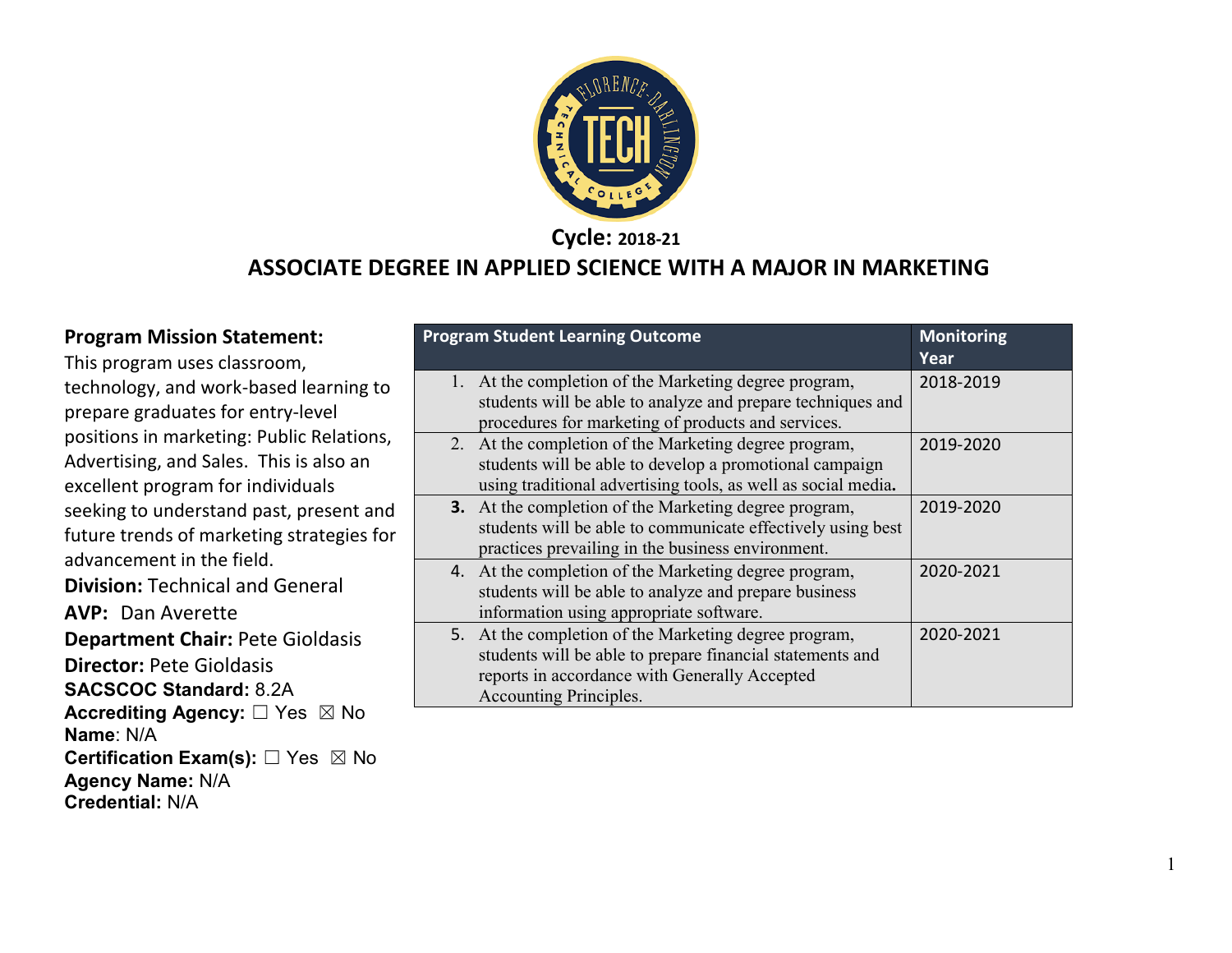# **STUDENT LEARNING OUTCOMES FOR AAS.MKT – 2018-2019**

| A. Program<br><b>Student Learning</b><br><b>Outcomes</b>                                                                                                                               | <b>B.</b> What<br>courses<br>are<br><b>PSLOs</b><br>Assessed.                     | C. Methods for<br><b>Outcomes</b><br><b>Assessment</b>                                                                  | <b>D. Expected Level</b><br>of Program<br><b>Performance</b>                                                                                                                   | <b>E. Data Collection F. Results</b>                                                          |                                                                                                                                                                                                                                                      | <b>G. Plan For Improvement</b>                                                                                                                                                                                                               |
|----------------------------------------------------------------------------------------------------------------------------------------------------------------------------------------|-----------------------------------------------------------------------------------|-------------------------------------------------------------------------------------------------------------------------|--------------------------------------------------------------------------------------------------------------------------------------------------------------------------------|-----------------------------------------------------------------------------------------------|------------------------------------------------------------------------------------------------------------------------------------------------------------------------------------------------------------------------------------------------------|----------------------------------------------------------------------------------------------------------------------------------------------------------------------------------------------------------------------------------------------|
| What should the<br>graduates of your<br>program be able to<br>do?                                                                                                                      | Where do<br>you see<br>evidence<br>that the<br>student can<br>do these<br>things? | How does your<br>program evaluate<br>student/graduate<br>skills/abilities?                                              | What is the expected<br>level of student<br>performance for the<br>program?                                                                                                    | When will you collect<br>the data needed to<br>evaluate the<br>performance of the<br>program? | What are the<br>results of the<br>evaluation?<br><b>NOTE: include</b><br>student ratio with<br>all results.                                                                                                                                          | How will you use this information<br>to improve the program?                                                                                                                                                                                 |
| At the completion of<br>the Marketing degree<br>program, students will<br>be able to analyze and<br>prepare techniques<br>and procedures for<br>marketing of products<br>and services. | MKT 101 -<br>Marketing                                                            | Comprehensive<br><b>Marketing Paper</b><br>Demonstrating<br>procedures for<br>marketing of<br>products and<br>services. | 70% of the students<br>will make 70% or<br>higher on a<br>comprehensive<br><b>Marketing Paper</b><br>demonstrating<br>procedures for<br>marketing of products<br>and services. | <b>Fall 2018</b>                                                                              | 100% of the<br>students (19 out of<br>19) achieved 70%<br>or higher on the<br>Comprehensive<br>Marketing Paper.<br>The lowest score<br>for this artifact<br>was 70% and the<br>highest was 100%.<br>The cohort<br>average for this<br>event was 87%. | The expected level of learning was<br>met.<br>Plan for continuous improvement:<br>Have students turn in their paper<br>topic early.<br>Submit an outline of their papers.<br>Turn in their work by an early due<br>date to receive feedback. |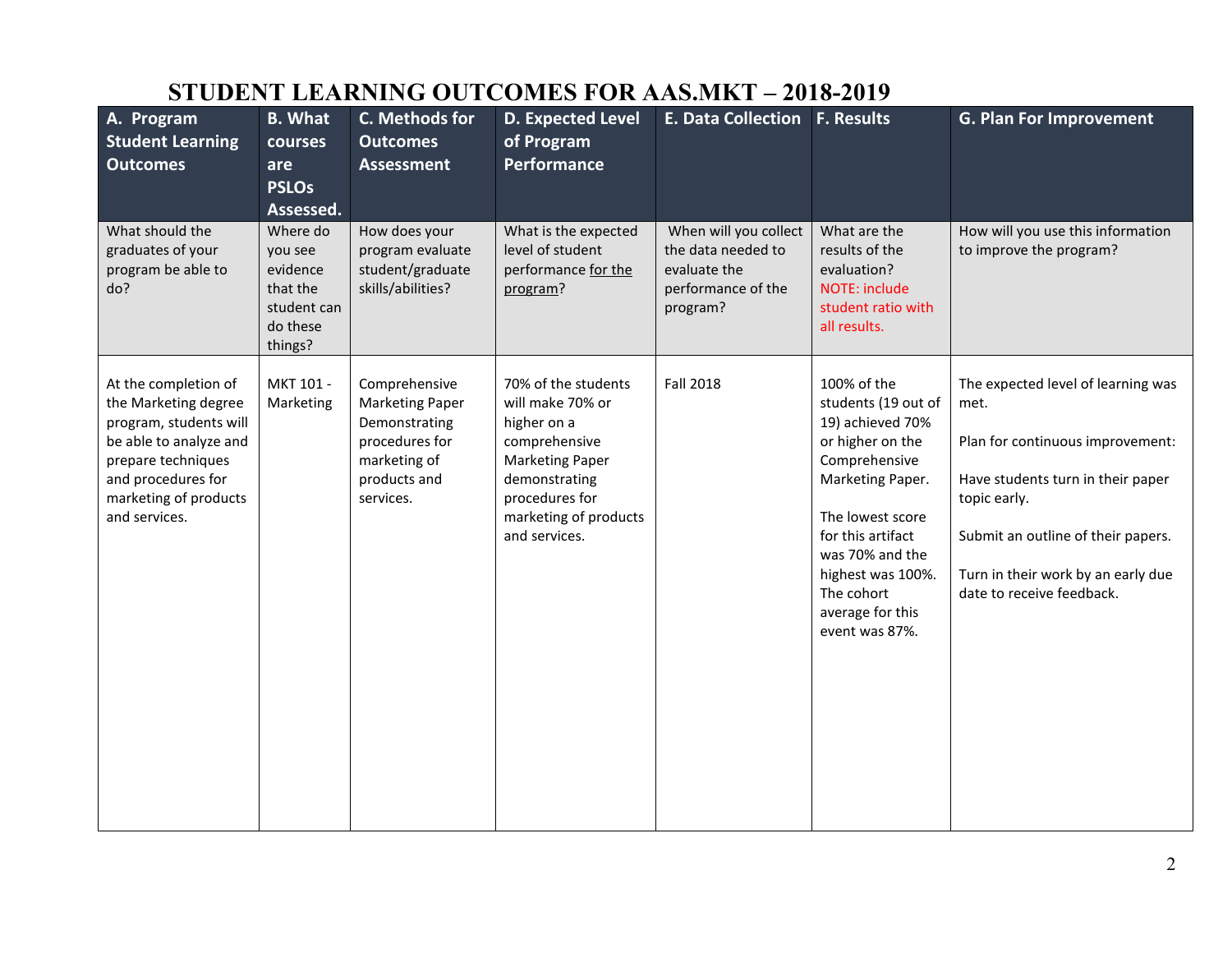| STUDENT LEARNING OUTCOMES FOR AAS.MKT – 2019-2020                                                                                                                                                   |                                                                                   |                                                                                                                                           |                                                                                             |                                                                                               |                                                                                                                                                                                                                                                                |                                                                                                                                                                                                                                              |  |  |
|-----------------------------------------------------------------------------------------------------------------------------------------------------------------------------------------------------|-----------------------------------------------------------------------------------|-------------------------------------------------------------------------------------------------------------------------------------------|---------------------------------------------------------------------------------------------|-----------------------------------------------------------------------------------------------|----------------------------------------------------------------------------------------------------------------------------------------------------------------------------------------------------------------------------------------------------------------|----------------------------------------------------------------------------------------------------------------------------------------------------------------------------------------------------------------------------------------------|--|--|
| A. Program<br><b>Student Learning</b><br><b>Outcomes</b>                                                                                                                                            | <b>B.</b> What<br><b>courses</b><br>are PSLOs<br>Assessed.                        | C. Methods for<br><b>Outcomes</b><br><b>Assessment</b>                                                                                    | <b>D. Expected Level</b><br>of Program<br>Performance                                       | E. Data Collection   F. Results                                                               |                                                                                                                                                                                                                                                                | <b>G. Plan For Improvement</b>                                                                                                                                                                                                               |  |  |
| What should the<br>graduates of your<br>program be able to<br>do?                                                                                                                                   | Where do<br>you see<br>evidence<br>that the<br>student can<br>do these<br>things? | How does your<br>program evaluate<br>student/graduate<br>skills/abilities?                                                                | What is the expected<br>level of student<br>performance for the<br>program?                 | When will you<br>collect the data<br>needed to evaluate<br>the performance of<br>the program? | What are the<br>results of the<br>evaluation?<br>NOTE: include<br>student ratio with<br>all results.                                                                                                                                                           | How will you use this information<br>to improve the program?                                                                                                                                                                                 |  |  |
| At the completion of<br>the Marketing<br>degree program,<br>students will be able<br>to develop a<br>promotional<br>campaign using<br>traditional<br>advertising tools, as<br>well as social media. | MKT 240 -<br>Advertising                                                          | Campaign/Project-<br>demonstrating a<br>promotional<br>campaign using<br>traditional<br>advertising tools, as<br>well as social<br>media. | 71% of the students<br>will achieve a grade of<br>70% or higher on the<br>Campaign/Project. | Spring 2020                                                                                   | 91% of the<br>students (21 out of<br>23) assessed<br>achieved a grade<br>of 70% or higher<br>on the<br>Campaign/Project.<br>The lowest score<br>for this artifact<br>was 0% and the<br>highest was 100%.<br>The cohort<br>average for this<br>event was 88.5%. | The expected level of learning was<br>met.<br>Plan for continuous improvement:<br>Have students turn in their paper<br>topic early.<br>Submit an outline of their papers.<br>Turn in their work by an early due<br>date to receive feedback. |  |  |

## **STUDENT LEARNING OUTCOMES FOR AAS.MKT – 2019-2020**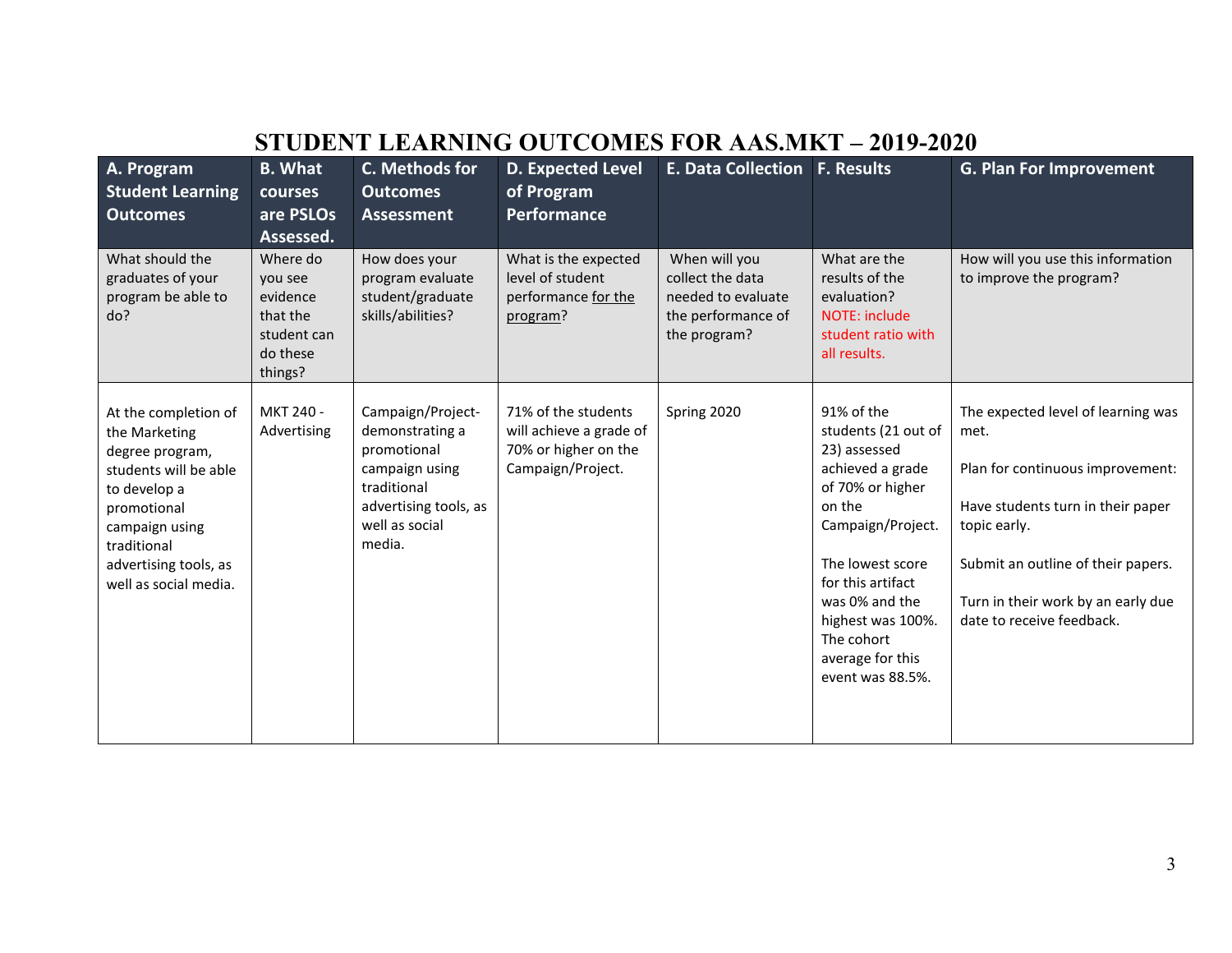### **STUDENT LEARNING OUTCOMES FOR AAS.MKT – 2019-2020**

| A. Program<br><b>Student Learning</b><br><b>Outcomes</b>                                                                                                                                  | <b>B.</b> What<br>courses are<br><b>PSLOs</b><br>Assessed.                     | C. Methods for<br><b>Outcomes</b><br><b>Assessment</b>                                                                                                           | <b>D. Expected Level</b><br>of Program<br>Performance                                                                                    | E. Data<br><b>Collection</b>                                                                  | <b>F. Results</b>                                                                                                                                                                                                                       | <b>G. Plan For Improvement</b>                                                                                                                                                                                                                                                                                                                 |
|-------------------------------------------------------------------------------------------------------------------------------------------------------------------------------------------|--------------------------------------------------------------------------------|------------------------------------------------------------------------------------------------------------------------------------------------------------------|------------------------------------------------------------------------------------------------------------------------------------------|-----------------------------------------------------------------------------------------------|-----------------------------------------------------------------------------------------------------------------------------------------------------------------------------------------------------------------------------------------|------------------------------------------------------------------------------------------------------------------------------------------------------------------------------------------------------------------------------------------------------------------------------------------------------------------------------------------------|
| What should the<br>graduates of your<br>program be able to<br>do?                                                                                                                         | Where do you<br>see evidence<br>that the<br>student can<br>do these<br>things? | How does your<br>program evaluate<br>student/graduate<br>skills/abilities?                                                                                       | What is the expected<br>level of student<br>performance for the<br>program?                                                              | When will you collect<br>the data needed to<br>evaluate the<br>performance of the<br>program? | What are the<br>results of the<br>evaluation?<br>NOTE: include<br>student ratio with<br>all results.                                                                                                                                    | How will you use this information<br>to improve the program?                                                                                                                                                                                                                                                                                   |
| At the completion of<br>the Management<br>degree program,<br>students will be able<br>to communicate<br>effectively using best<br>practices prevailing in<br>the business<br>environment. | MGT 101-<br>Principles of<br>Management                                        | Chapter 15 has a<br>Communications<br>Assignment. This<br>assignment is to<br>evaluate the<br>student's ability to<br>demonstrate<br>effective<br>communication. | 70% of students will<br>demonstrate effective<br>writing<br>communication by<br>achieving 70% of in<br>the writeup of a news<br>article. | Spring 2020                                                                                   | 100% of students<br>(32 out of 32)<br>made a 70% or<br>more on the<br>Communications<br>Assignment.<br>The lowest score<br>for this artifact<br>was 70% and the<br>highest was 88%.<br>The cohort<br>average for this<br>event was 80%. | The expected level of learning was<br>met.<br>Plan for continuous improvement:<br>Since all the students met the<br>threshold, the assignment will be<br>made more challenging. The<br>students will be required to find<br>three articles about the same<br>management issue and discuss the<br>similarities and differences<br>between them. |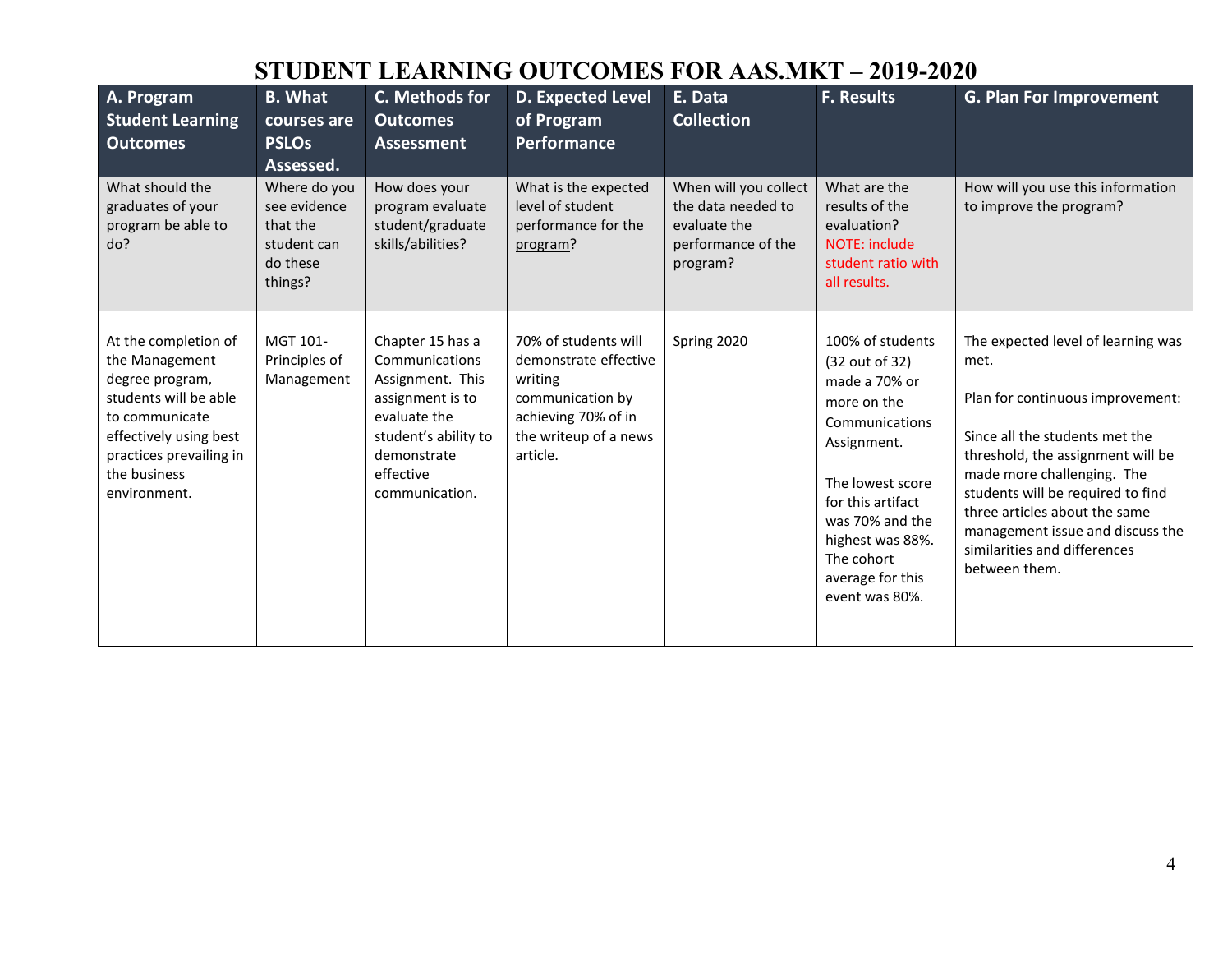### **STUDENT LEARNING OUTCOMES FOR AAS.MKT – 2020-2021**

| A. Program<br><b>Student Learning</b><br><b>Outcomes</b>                                                                                                               | <b>B.</b> What<br>courses are<br><b>PSLOs</b><br>Assessed.                     | <b>C. Methods for</b><br><b>Outcomes</b><br><b>Assessment</b>                                                                                         | <b>D. Expected Level</b><br>of Program<br><b>Performance</b>                                                                                                                                                                                                                           | E. Data<br><b>Collection</b>                                                                  | <b>F. Results</b>                                                                                                                                                                                                                | <b>G. Plan For Improvement</b>                                                                                                                                                                                                                                                                                                                                                           |
|------------------------------------------------------------------------------------------------------------------------------------------------------------------------|--------------------------------------------------------------------------------|-------------------------------------------------------------------------------------------------------------------------------------------------------|----------------------------------------------------------------------------------------------------------------------------------------------------------------------------------------------------------------------------------------------------------------------------------------|-----------------------------------------------------------------------------------------------|----------------------------------------------------------------------------------------------------------------------------------------------------------------------------------------------------------------------------------|------------------------------------------------------------------------------------------------------------------------------------------------------------------------------------------------------------------------------------------------------------------------------------------------------------------------------------------------------------------------------------------|
| What should the<br>graduates of your<br>program be able to<br>do?                                                                                                      | Where do you<br>see evidence<br>that the<br>student can<br>do these<br>things? | How does your<br>program evaluate<br>student/graduate<br>skills/abilities?                                                                            | What is the expected<br>level of student<br>performance for the<br>program?                                                                                                                                                                                                            | When will you collect<br>the data needed to<br>evaluate the<br>performance of the<br>program? | What are the<br>results of the<br>evaluation?<br><b>NOTE: include</b><br>student ratio with<br>all results.                                                                                                                      | How will you use this information<br>to improve the program?                                                                                                                                                                                                                                                                                                                             |
| At the completion of<br>the Marketing degree<br>program, students will<br>be able to analyze and<br>prepare business<br>information using the<br>appropriate software. | MGT 206 -<br>Management<br>Spreadsheets                                        | Capstone Excel<br>Project to<br>demonstrate the<br>ability to analyze<br>and prepare<br>business<br>information using<br>the appropriate<br>software. | 70% of the MGT 206<br>students during the<br>fall semester will<br>successfully complete<br>the capstone excel<br>project that<br>demonstrates the<br>ability to analyze and<br>prepare business<br>information using<br>appropriate the<br>software with a grade<br>of 70% or higher. | <b>Fall 2020</b>                                                                              | 81.3% of students<br>made 70% or more<br>on the Excel<br>Capstone Project.<br>(13 out of 16)<br>The lowest score<br>for this artifact<br>was 0% and the<br>highest was 100%.<br>The cohort<br>average for this<br>event was 71%. | The expected level of learning was<br>met.<br>Plan for continuous improvement:<br>Continue to utilize Cengage's SAM<br>intermediate and advanced excel<br>step by step projects that provide<br>immediate feedback to help<br>master concepts.<br>Continue to use Cengage's SAM<br>training videos to show individual<br>steps that helps provide students<br>master of excel functions. |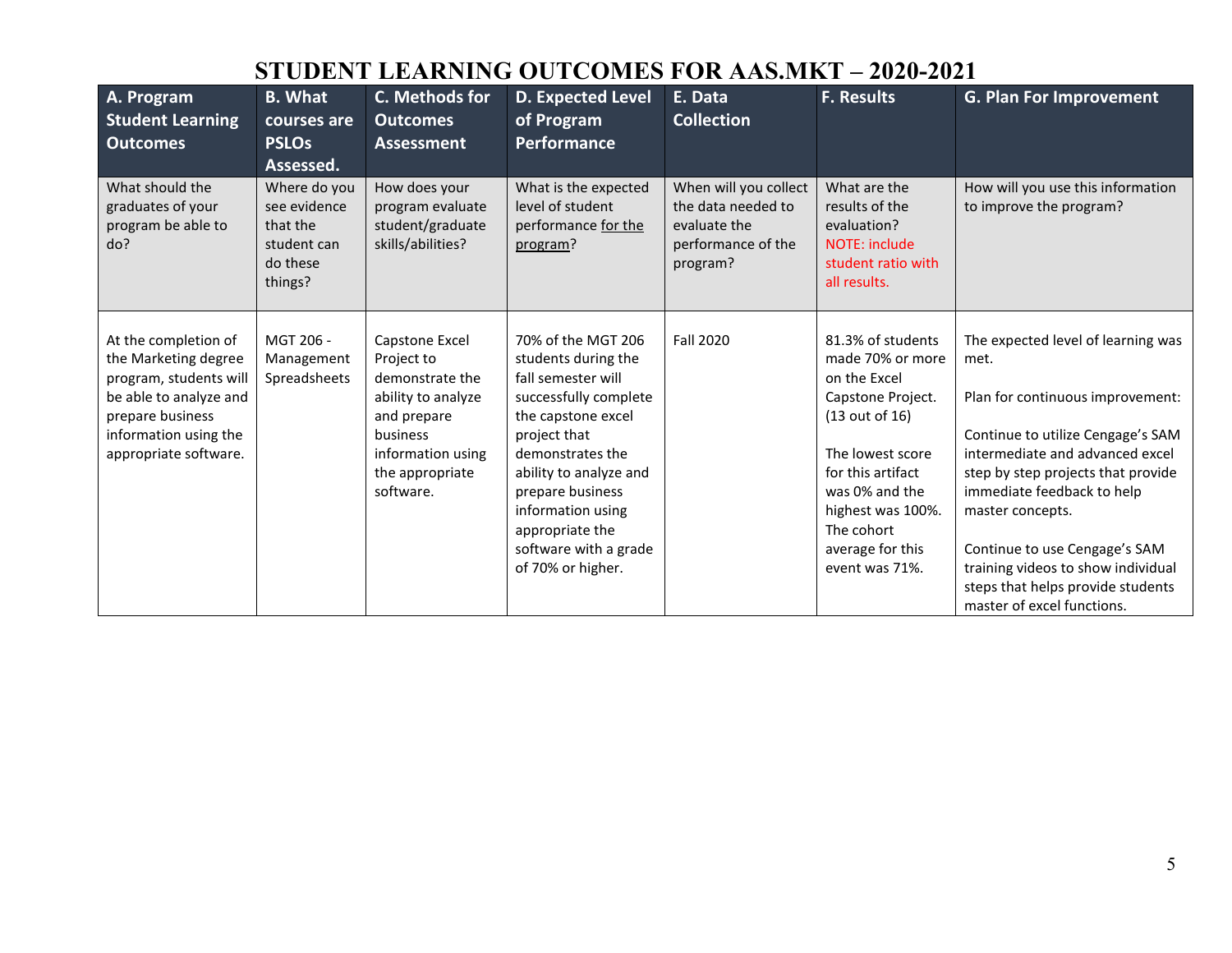| A. Program<br><b>Student Learning</b><br><b>Outcomes</b>                                                                                                                                                         | <b>B.</b> What<br>courses are<br><b>PSLOs</b><br>Assessed.                     | C. Methods for<br><b>Outcomes</b><br><b>Assessment</b>                                                                                                                                          | <b>D. Expected Level</b><br>of Program<br>Performance                                                                                                                                                                                                                                                                                | E. Data<br><b>Collection</b>                                                                  | <b>F. Results</b>                                                                                                                                                                                                           | <b>G. Plan For Improvement</b>                                                                                                                                                                                                                                                                                                                                                                                                                             |
|------------------------------------------------------------------------------------------------------------------------------------------------------------------------------------------------------------------|--------------------------------------------------------------------------------|-------------------------------------------------------------------------------------------------------------------------------------------------------------------------------------------------|--------------------------------------------------------------------------------------------------------------------------------------------------------------------------------------------------------------------------------------------------------------------------------------------------------------------------------------|-----------------------------------------------------------------------------------------------|-----------------------------------------------------------------------------------------------------------------------------------------------------------------------------------------------------------------------------|------------------------------------------------------------------------------------------------------------------------------------------------------------------------------------------------------------------------------------------------------------------------------------------------------------------------------------------------------------------------------------------------------------------------------------------------------------|
| What should the<br>graduates of your<br>program be able to<br>do?                                                                                                                                                | Where do you<br>see evidence<br>that the<br>student can<br>do these<br>things? | How does your<br>program evaluate<br>student/graduate<br>skills/abilities?                                                                                                                      | What is the expected<br>level of student<br>performance for the<br>program?                                                                                                                                                                                                                                                          | When will you collect<br>the data needed to<br>evaluate the<br>performance of the<br>program? | What are the<br>results of the<br>evaluation?<br><b>NOTE: include</b><br>student ratio with<br>all results.                                                                                                                 | How will you use this information<br>to improve the program?                                                                                                                                                                                                                                                                                                                                                                                               |
| At the completion of<br>the Marketing degree<br>program, students will<br>be able to prepare<br>financial statements<br>and reports in<br>accordance with<br><b>Generally Accepted</b><br>Accounting Principles. | ACC 111 -<br>Accounting<br>Concepts                                            | <b>Practice Set Test to</b><br>demonstrate the<br>ability to prepare<br>financials<br>statements and<br>reports in<br>accordance with<br><b>Generally Accepted</b><br>Accounting<br>Principles. | 75% of the ACC 111<br>students during the<br>fall semester will<br>successfully complete<br>the comprehensive<br>Practice Set Test that<br>demonstrates the<br>ability to prepare<br>financial statements<br>and reports in<br>accordance with<br><b>Generally Accepted</b><br><b>Accounting Principles</b><br>with a 70% of higher. | Fall 2020                                                                                     | 51.2% of students<br>(25 out of 48)<br>made 70% or more<br>on the Practice Set<br>Test.<br>The lowest score<br>for this artifact<br>was 0% and the<br>highest was 100%.<br>The cohort<br>average for this<br>event was 68%. | Benchmark are not met.<br>Plan for improvement: Spend<br>extra time working on the project;<br>stress the importance of<br>completing the project, as well as<br>checking and interpreting work;<br>and create a sample review test<br>that students can use as a study<br>guide. Notes: Fall 2019-Spring<br>2021: The course had 72% of<br>students make a 70 or higher on<br>the Practice Set Test. Covid-19<br>may have been a factor for Fall<br>2020. |

# **STUDENT LEARNING OUTCOMES FOR AAS.MKT – 2020-2021**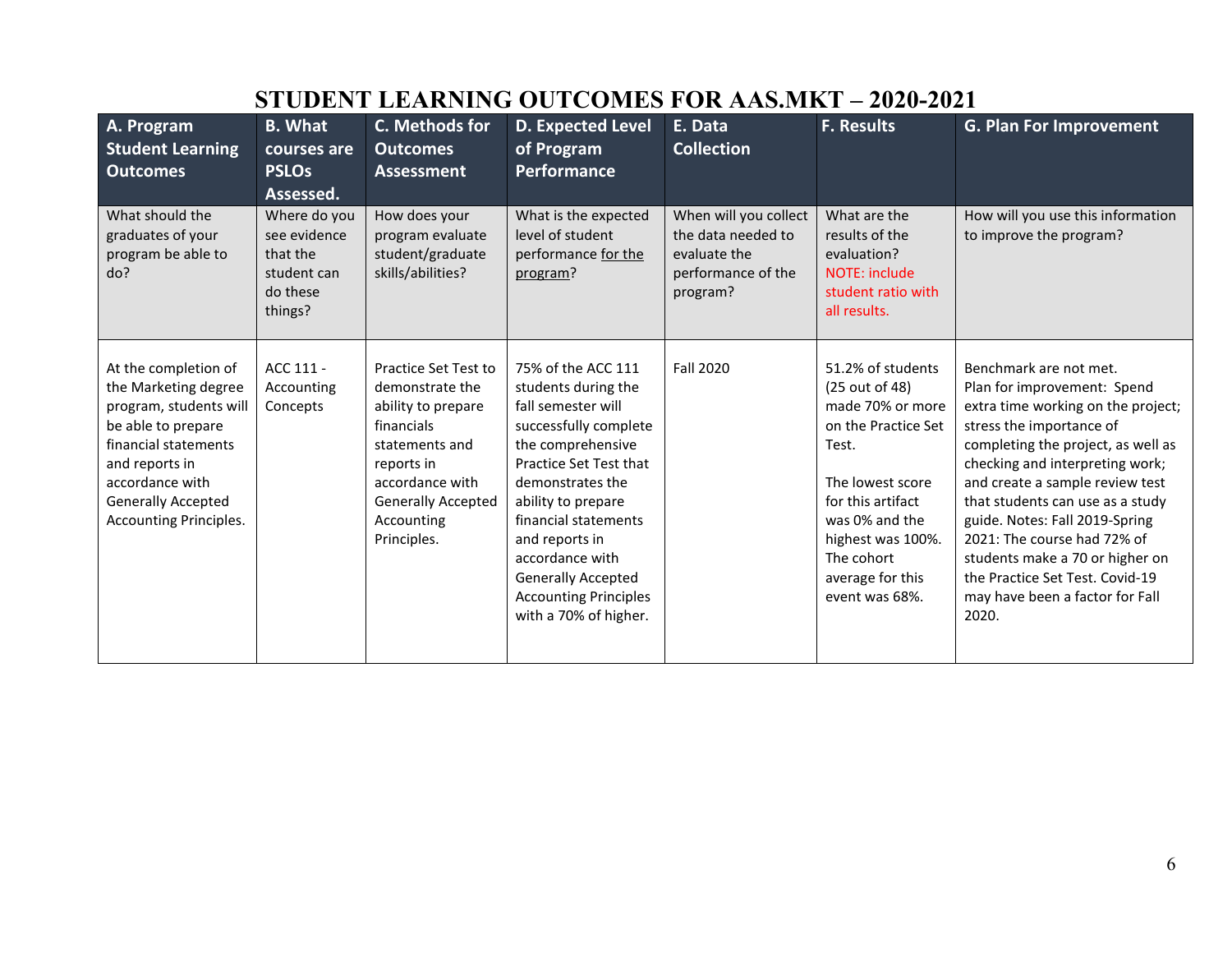#### **CONTINUOUS STUDENT IMPROVEMENT**

Four of the five PSLOs met the threshold set by the College and we are excited to work hard during the 2021-2024 years in order to improve the same goals set up by the department and the College. Only one of the PSLOs (PSLO 5) did not meet the set goal and that had a lot to do with the on-going pandemic and the adaption many students had to make do the virtual/online environment. The Faculty learned a lot of new information and how to improve during these circumstances and we anticipate that the four already met goals will remain high in the new three years and the PSLO 5 that did not meet the goal this year will be successful next cycle.

In order to improve the effectiveness of the teaching of the ACC 111 and ACC 112, the instructor uses the homework assignments to identify students' weaknesses. By having a better understanding where students need help, the instructor has been more effective in preparing the students for their Practice Set. The Practice Set is a cumulative test for the course.

During these past three years, the department has made a few changes to streamline and enhanced this degree for higher success rates. We have partnered with 4 four-year universities through articulation agreements where our classes can now transfer. We also have put in place semester layouts including the summer where classes are now offered when they are scheduled only. We have added more transfer courses in this Degree such as BUS 101 (Introduction to Business), CPT 170 (Micro Computer Applications), ACC 101 (Accounting Principles I) and ACC 102 (Accounting Principles II). We also have added the BUS 250 class (International Business) and MKT 140 (E-Marketing). We took the recommendation of our Advisory and DACUM committees and added more Excel into our program with the addition of the MGT 206 (Managing Spreadsheets) class.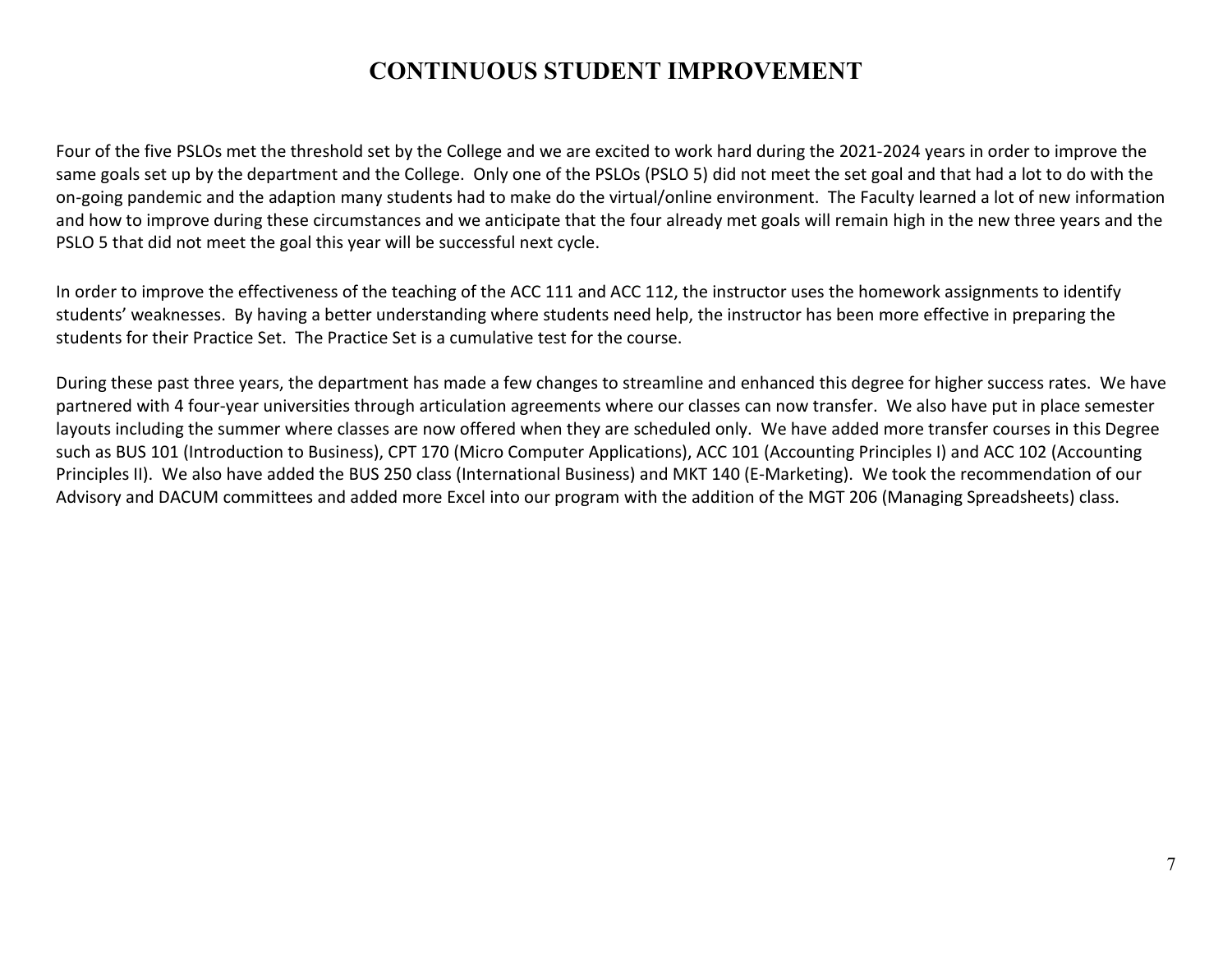#### **PROGRAM VITAL STIATISTICS**

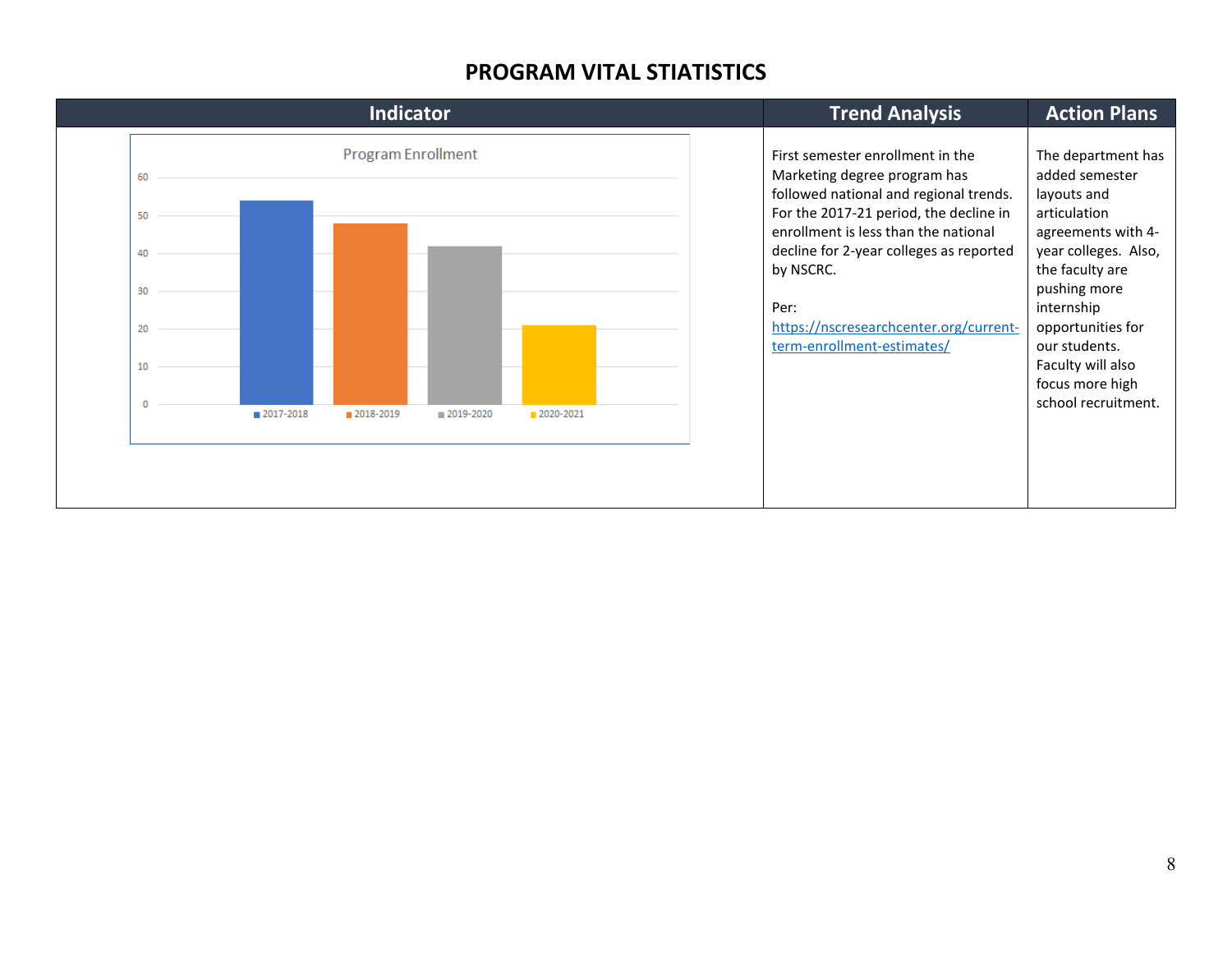| Indicator                                                                                         |             |           |           |           |  |  | <b>Trend Analysis</b>                                                                                                             | <b>Action Plans</b>                                                                                                 |
|---------------------------------------------------------------------------------------------------|-------------|-----------|-----------|-----------|--|--|-----------------------------------------------------------------------------------------------------------------------------------|---------------------------------------------------------------------------------------------------------------------|
| <b>Fall to Spring Persistence</b><br>100%<br>90%<br>80%<br>70%<br>60%<br>50%<br>40%<br>30%<br>20% |             |           |           |           |  |  | According to this chart, Fall to Spring<br>persistence has been going up the last<br>three years due to appreciative<br>advising. | Faculty will continue<br>to do appreciative<br>advising and<br>registering students<br>for subsequent<br>semesters. |
| 10%<br>0%                                                                                         |             |           |           |           |  |  |                                                                                                                                   |                                                                                                                     |
|                                                                                                   | ■ 2017-2018 | 2018-2019 | 2019-2020 | 2020-2021 |  |  |                                                                                                                                   |                                                                                                                     |
|                                                                                                   |             |           |           |           |  |  |                                                                                                                                   |                                                                                                                     |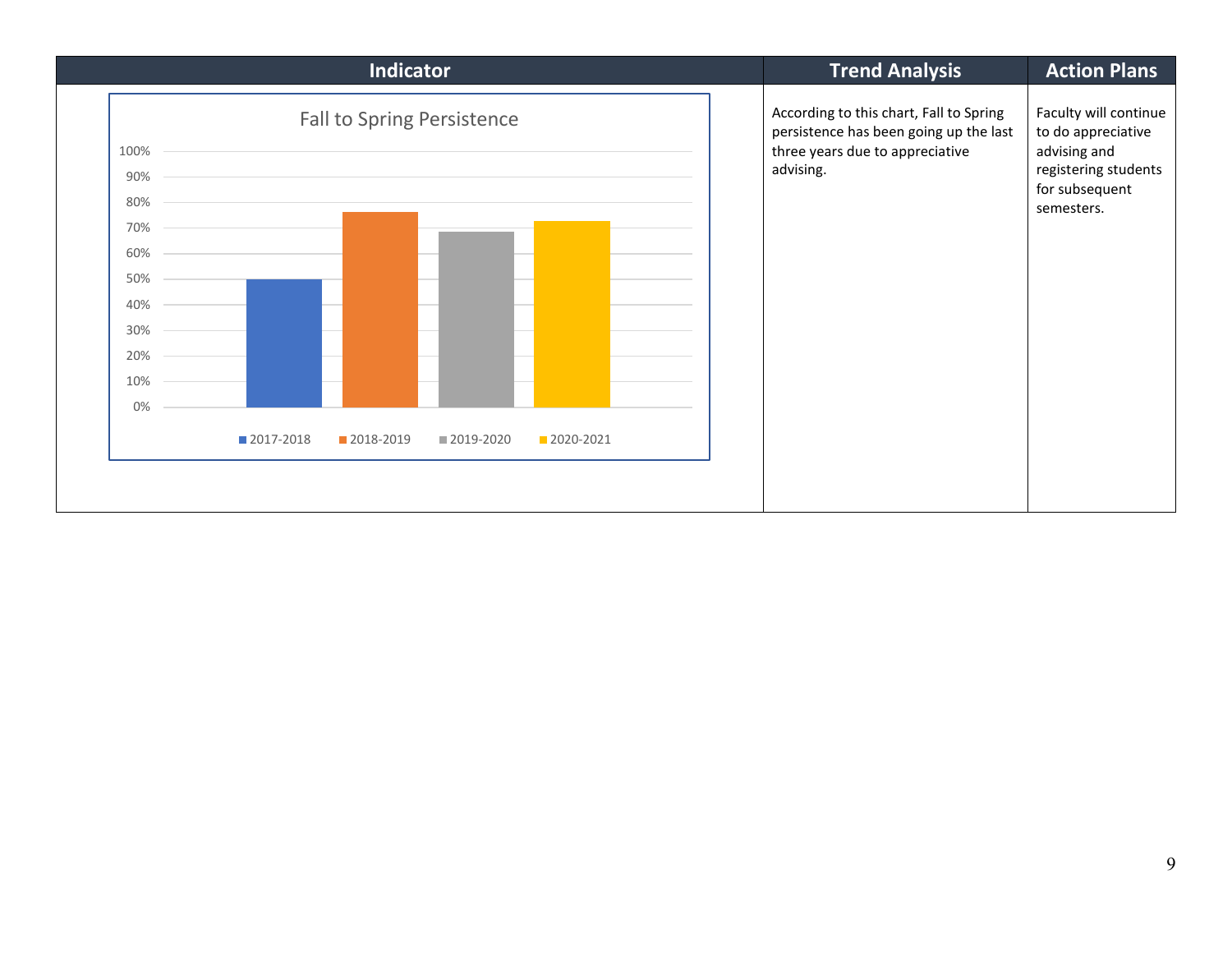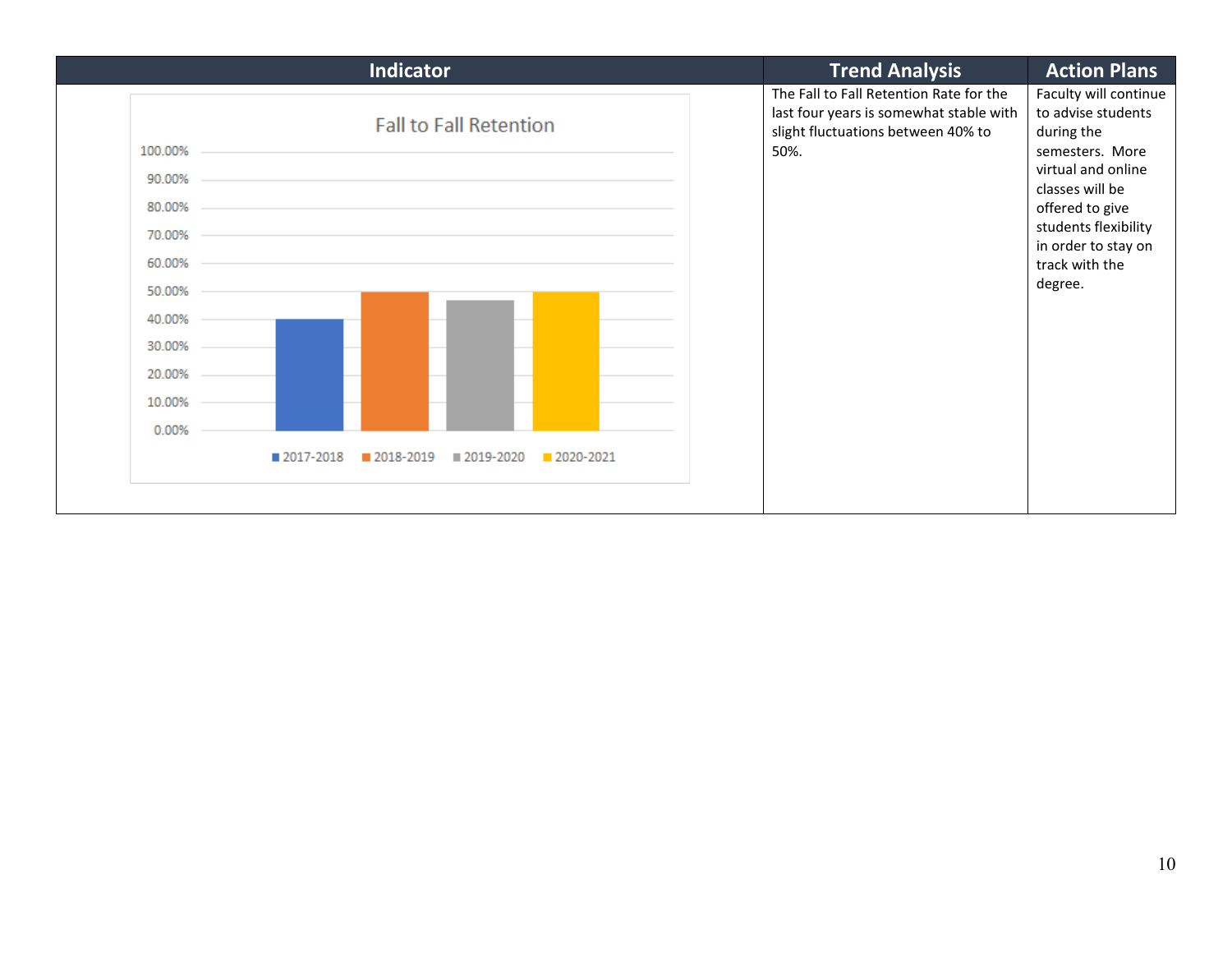